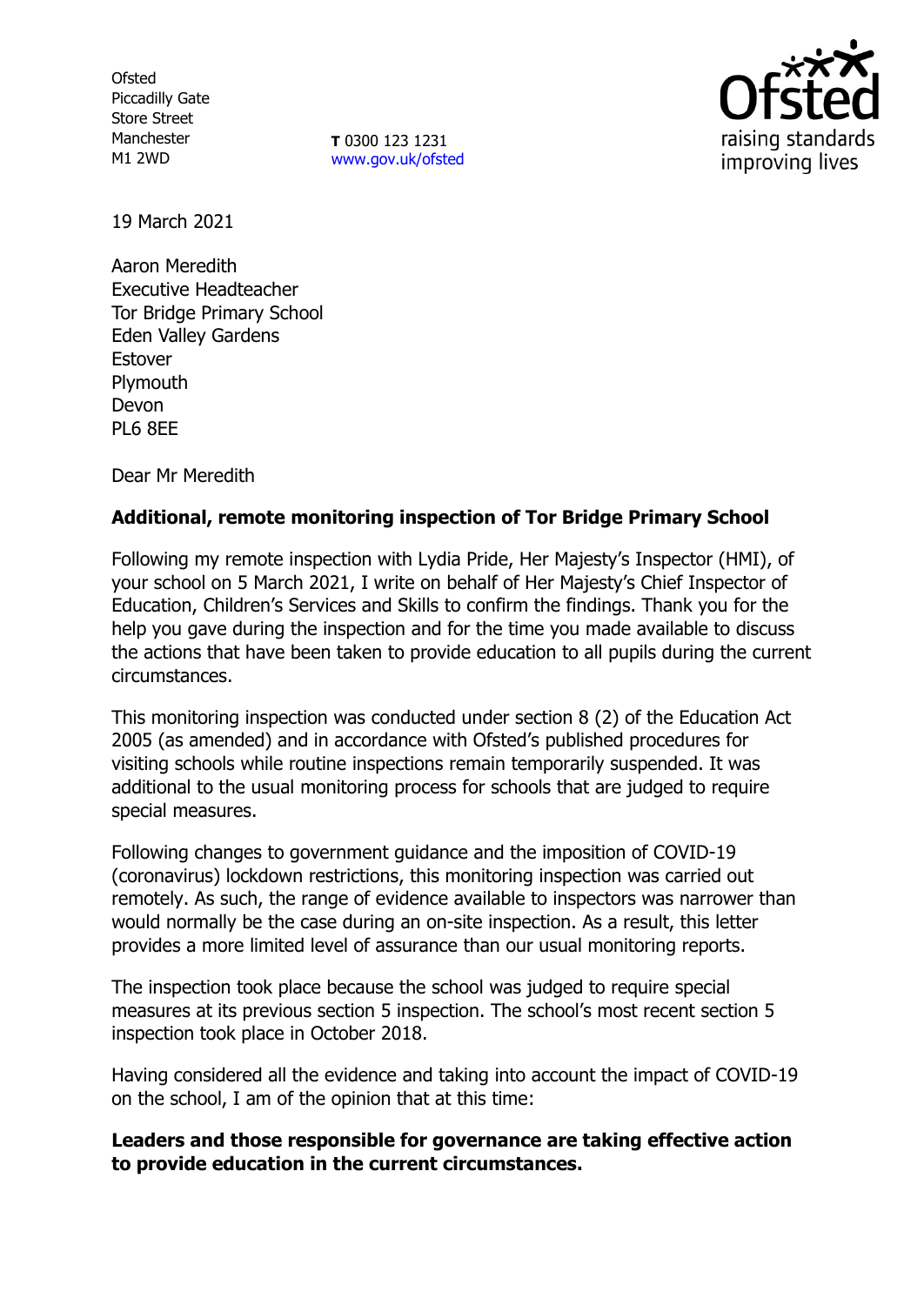

Leaders and those responsible for governance should take further action to:

■ fine-tune the curriculum so that the essential knowledge that pupils need to understand in each subject is clearly defined, starting in the early years.

### **Context**

- Since the previous section 8 monitoring inspection, there have been no significant changes to staffing. The school is currently working with a multiacademy trust as part of a management partnership agreement. The local authority and the local governing body retain responsibility for the school overall.
- Across the autumn term of 2020, approximately 10% of pupils were educated remotely at some point. Children in Reception were educated at home for 10 days when their 'bubble' closed.
- At the time of this inspection, approximately 30% of pupils are being educated on site. All vulnerable pupils and pupils with special educational needs and/or disabilities (SEND) have been offered places at school. The majority of such pupils have taken up this offer.

#### **Main findings**

- Leaders have taken deliberate and purposeful action to provide pupils with education in the current circumstances. They have resolved to make the best of the situation by focusing carefully on what pupils should learn and when. They have continued to identify thoughtfully the principles on which the curriculum is based. Leaders' thinking is informed by the latest academic research, and they have adapted this well to fit the school's context.
- Leaders provide support and training to help subject leaders become independent leaders. While they show enthusiasm for their curriculum areas, subject leaders have not yet fully considered the important knowledge pupils need to learn in each subject. This means they are not clear about how best to support pupils to build on what they have learned, beginning in the early years.
- Leaders have reflected on their experience of providing education remotely, resulting in a refined approach so that pupils can learn better at home. At the same time, leaders recognise the benefits of pupils working with their peers. 'Virtual catch-ups' are regularly scheduled to motivate pupils and allow them some social interaction with their classmates. In addition, staff have kept the community feel of the school alive through activities such as the World Book Day assemblies and the forthcoming science week.
- Staff have been sensitive to the needs of their community and have worked closely with families and pupils to overcome difficulties. Pupils, whether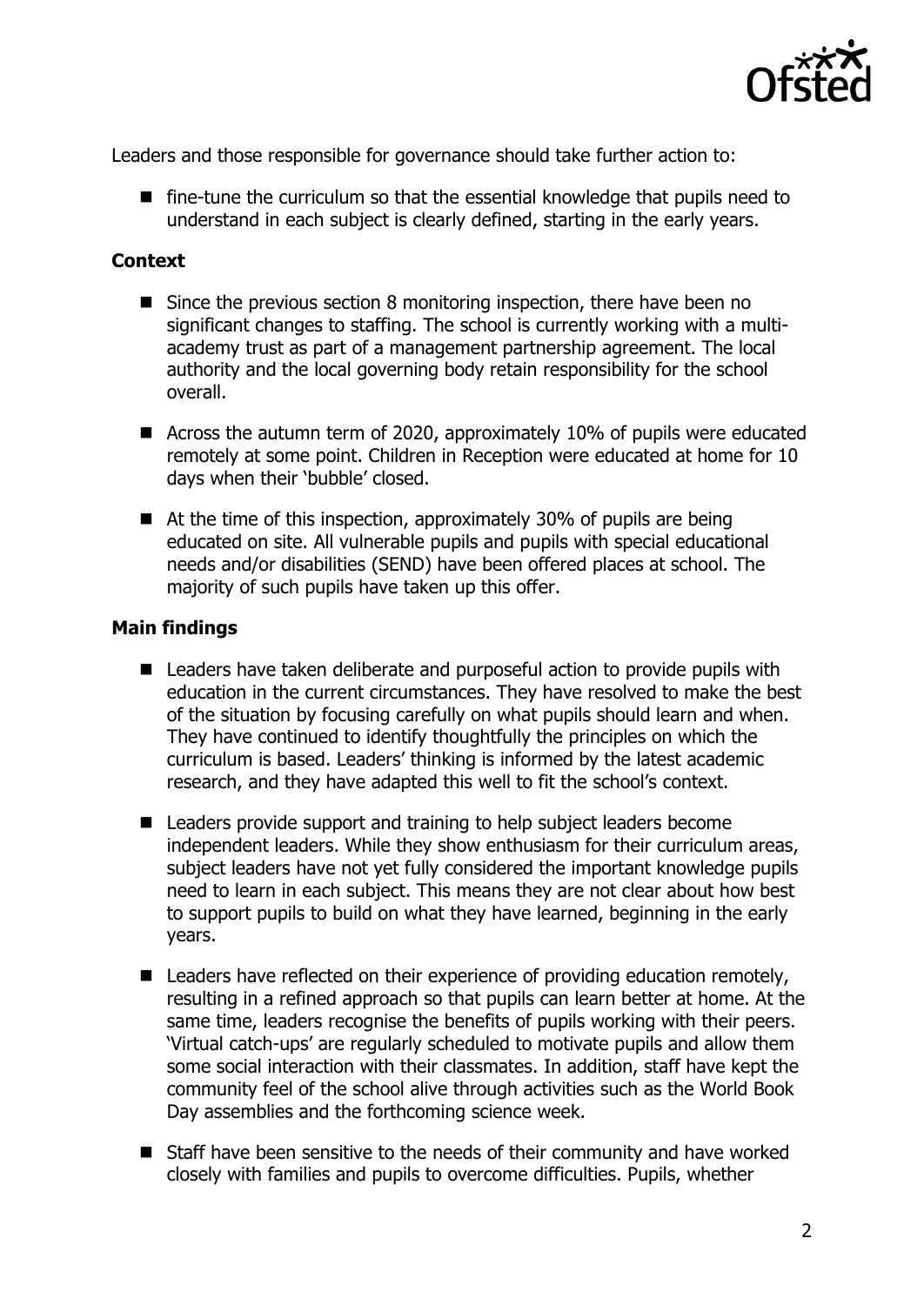

learning at home or at school, follow the same curriculum. Leaders have made adaptations to the curriculum to ensure a seamless transition when all pupils return to school.

- Over the last 18 months, leaders have put reading at the heart of the curriculum. Staff record 'bedtime stories' and are keen to extol the virtues of a good book. This encourages pupils to read regularly. Staff support younger pupils well to develop their understanding of phonics. Staff work closely with older pupils who have fallen behind in their reading. Many pupils have already caught up with their peers and now receive additional support to help them keep up.
- Pupils with SEND are supported well. Teachers have carefully considered how they can best support these pupils to remember the most important parts of the curriculum. Throughout the pandemic, leaders have continued to work extensively with specialist staff and external agencies to ensure that pupils' needs are met.
- Governors are knowledgeable about the work of the school, including the actions that leaders are taking to support pupils at this time. They share leaders' ambitions for pupils and the desire to restore parents' pride in the school. Governors have used their training to ask pertinent questions of leaders, who provide timely explanations of their actions. Morale is high because staff feel that governors and leaders take their well-being seriously.
- The trust has positively influenced the direction the school is taking and has also provided leadership capacity to support school improvement. Teachers develop their curriculum plans by working collaboratively with colleagues from their partner school. Leaders have worked equally successfully with other schools and with external consultants to develop their approach to early reading.

# **Evidence**

This inspection was conducted remotely. We spoke to you, other senior leaders, governors, a representative of the local authority and the chair of the trust with whom the school is working as part of a management partnership agreement. We also spoke with staff and pupils. In these meetings we discussed leaders' actions to provide education to all pupils during a national lockdown.

We also reviewed school policies and other documentation. We looked at pupils' work and sampled some teaching sessions that had been recorded. We looked at responses to Ofsted's online questionnaire, Parent View, including 41 free-text responses, and 19 staff questionnaires.

I am copying this letter to the chair of the governing body, the regional schools commissioner and the director of children's services for Plymouth. This letter will be